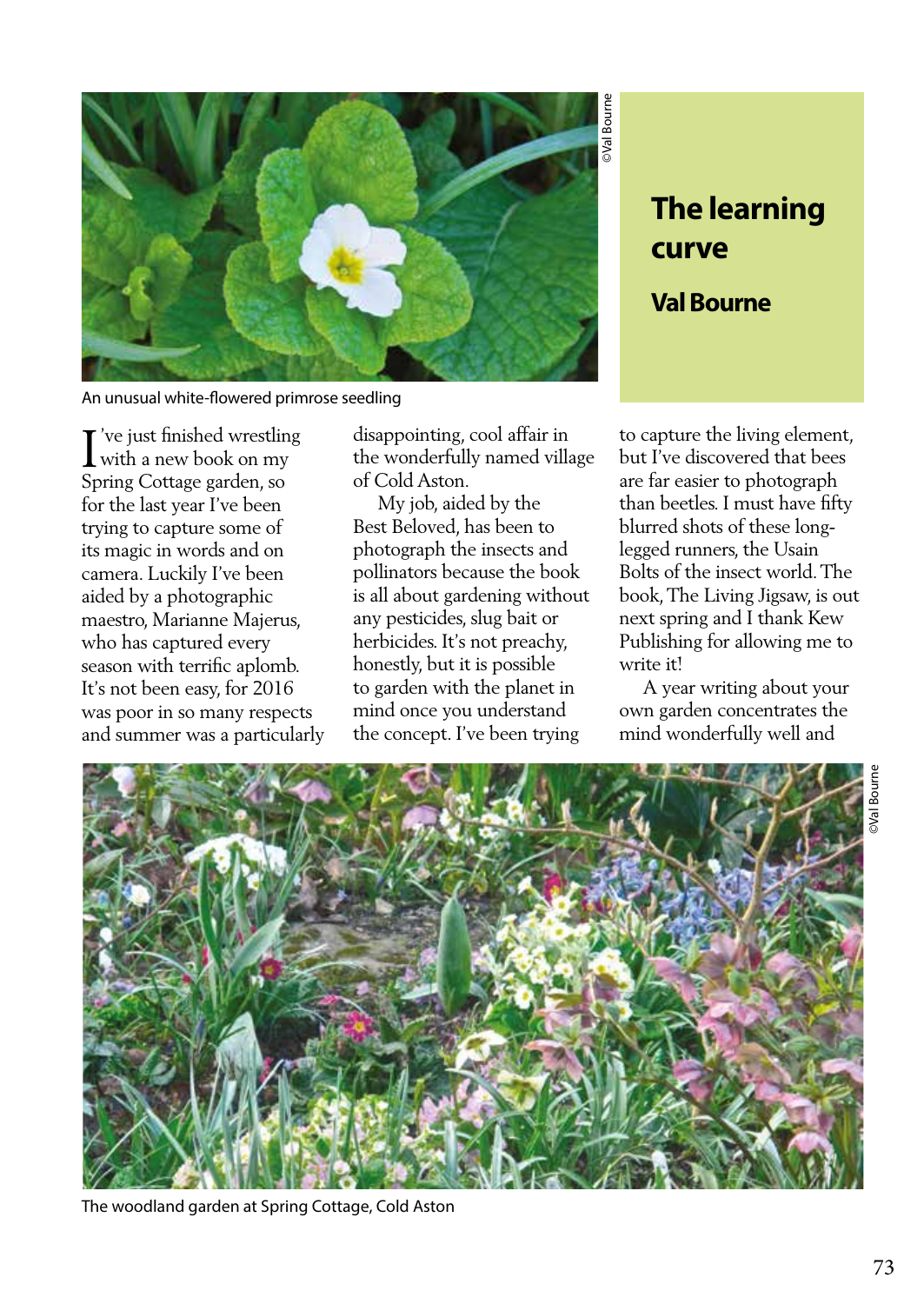

*Hepatica* 'Harvington Beauty'

I've realised that the spring garden is the part I love the most. The chapter starts by saying 'If I were carried up into the air whilst wearing a blue gingham dress and a crisply starched apron, like Dorothy in the Wizard of Oz, the one bit of garden I'd like to be sucked up into the vortex along with me is the spring garden, for it engages my spirit more than any other area. When it's cold and grey, and the days are at their bleakest, I can see promise all around me and it excites me.'

 My spring garden wasn't exactly planned. It lies low and close to a spring which emerges on the other side of the stone wall. Although I intended to grow snowdrops there, they had other ideas and they sulked. It's a salutary reminder that plants have the final say when it comes to gardening. We're not really

in charge. They do their own thing despite us, thriving where they want to and not always where we want them. The snowdrops have gravitated up the garden, a slight oxymoron so I hope that Sir Isaac Newton will forgive the mention of gravity and up in the same sentence.

 The twenty or so named wood anemones, planted as perfect partners for the snowdrops, have thrived and proved very thuggish and squeezed out the snowdrops that had survived. They also hybridised, so when I was asked if I still had the full twenty by the person who had sold them to me, I was forced to admit that I had no idea because the bees had intervened.

 In fact the woodland garden was serendipity from the beginning, because the hellebores were moved in November 2005 and planted within weeks without any planning as to where the plums or the greens should go. I didn't know which was which and it would be another year before the first woody plant was even thought about, let alone planted. Gardening, by real gardeners, is often a topsy turvy affair, and I do know that one is supposed to plant woodlanders under an established canopy. Ten years on there is one.

 Most things that work well in the woodland garden have been lucky accidents, rather than design. The fact that *Hepatica* x *media* 'Harvington Beauty' does so well here

would be enough, its greencentred mid-blue flowers appearing from green cushionshaped buds that lie on the soil surface in anticipation. The dainty flowers tremble on dark stems and close by, quite by coincidence, there are almost-black hellebores to match the stems and flatter the hepatica flowers. I always cut away the hepatica foliage in early December, when I do the hellebore leaves, because the liverish colour jars in spring and spoils the flowers. However, by the time the hepaticas flower the wood anemone foliage has pushed through to frame them.

 'Harvington Beauty' is a bit of a mystery. It was named by plantsman Hugh Nunn who discovered it in the village of Harvington near Evesham when he moved in about thirty years ago. No one knew the name or where it had come from, but a large stand under apple trees was threatened by building activity so Hugh rescued some. I have an unknown tall bearded iris taken from a skip in my village. The lady who skipped it now wants a piece, although I haven't confessed to my crime. When does rescue become theft?

 To go back to Harvingtom, one of Hugh Nunn's neighbours was Elizabeth Ballard, the daughter of Helen and Philip Ballard. Helen famously bred hellebores and they inspired Hugh's Harvington hybrid strains.